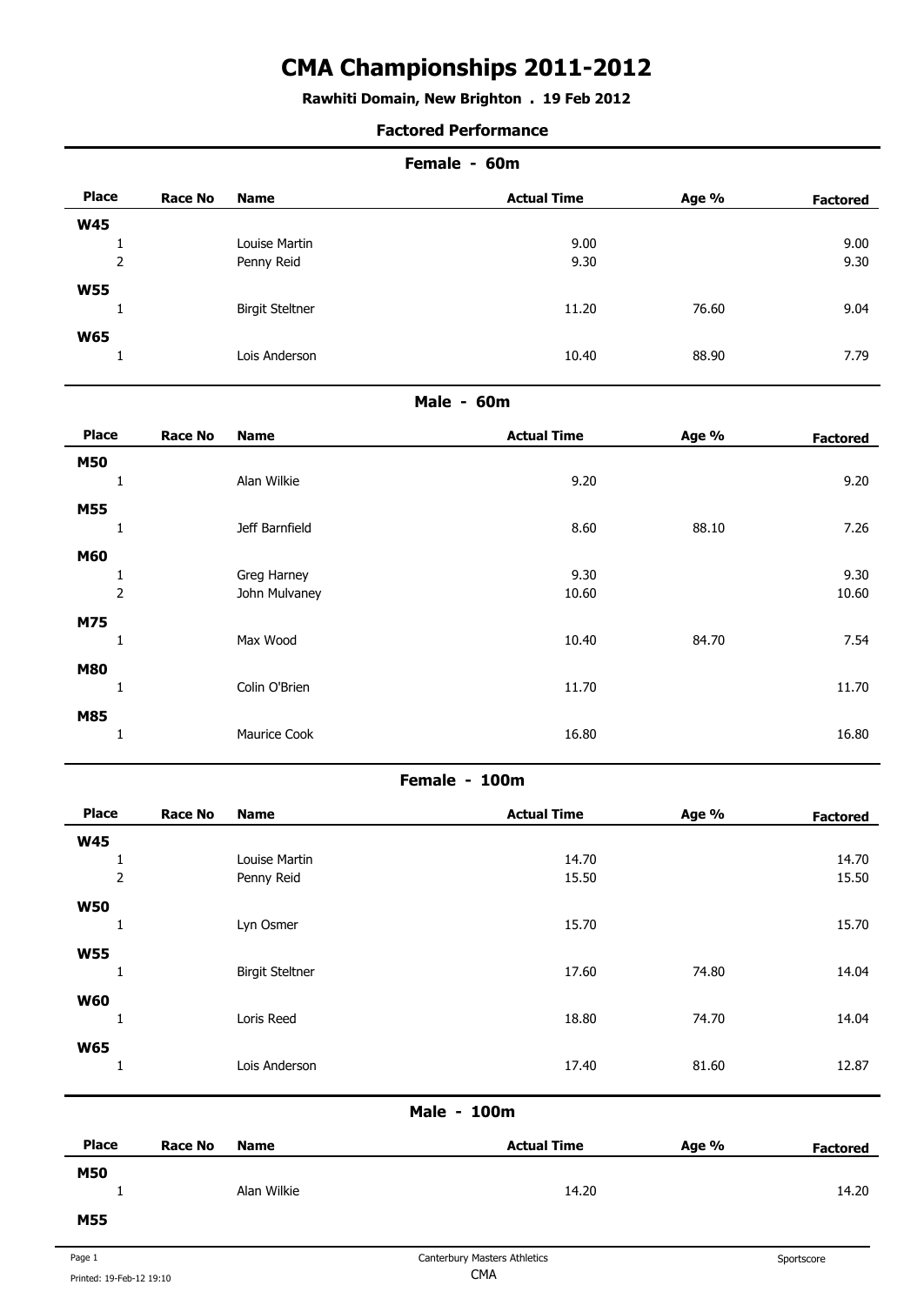# **Rawhiti Domain, New Brighton . 19 Feb 2012**

| <b>Factored Performance</b> |  |
|-----------------------------|--|
|-----------------------------|--|

|                                |                |                              | Male - 100m        |       |                 |
|--------------------------------|----------------|------------------------------|--------------------|-------|-----------------|
| <b>Place</b>                   | <b>Race No</b> | <b>Name</b>                  | <b>Actual Time</b> | Age % | <b>Factored</b> |
| M55                            |                |                              |                    |       |                 |
| $\mathbf{1}$                   |                | Jeff Barnfield               | 13.50              | 85.00 | 11.52           |
| <b>M60</b>                     |                |                              |                    |       |                 |
| $\mathbf{1}$                   |                | Greg Harney                  | 14.60              |       | 14.60           |
| M75                            |                |                              |                    |       |                 |
| $\mathbf{1}$                   |                | Max Wood                     | 16.90              | 81.50 | 12.01           |
| <b>M80</b>                     |                |                              |                    |       |                 |
| $\mathbf{1}$                   |                | Colin O'Brien                | 18.60              |       | 18.60           |
| <b>M85</b><br>$\mathbf{1}$     |                | Maurice Cook                 | 28.40              |       | 28.40           |
|                                |                |                              |                    |       |                 |
|                                |                |                              | Female - 200m      |       |                 |
| <b>Place</b>                   | <b>Race No</b> | <b>Name</b>                  | <b>Actual Time</b> | Age % | <b>Factored</b> |
| <b>W45</b>                     |                |                              |                    |       |                 |
| $\mathbf{1}$                   |                | Louise Martin                | 30.80              |       | 30.80           |
| <b>W65</b>                     |                |                              |                    |       |                 |
| $\mathbf{1}$                   |                | Lois Anderson                | 37.70              | 78.80 | 27.07           |
|                                |                |                              | Male - 200m        |       |                 |
| <b>Place</b>                   | <b>Race No</b> | <b>Name</b>                  | <b>Actual Time</b> | Age % | <b>Factored</b> |
| M55                            |                |                              |                    |       |                 |
| $1\,$                          |                | Tom Reihana                  | 32.40              | 71.60 | 26.98           |
| $\overline{2}$                 |                | Maurice Gough                | 35.20              |       | 35.20           |
| <b>M60</b>                     |                |                              |                    |       |                 |
| $\mathbf{1}$<br>$\overline{c}$ |                | Greg Harney<br>John Mulvaney | 33.00<br>36.70     |       | 33.00<br>36.70  |
|                                |                |                              |                    |       |                 |
| M65<br>$\mathbf{1}$            |                | Allan Gardiner               | 46.60              | 54.10 | 35.75           |
|                                |                |                              |                    |       |                 |
| M75<br>$\mathbf{1}$            |                | Max Wood                     | 37.00              | 79.30 | 24.36           |
| $\overline{c}$                 |                | Robert Heseltine             | 44.20              | 67.60 | 28.60           |
| <b>M80</b>                     |                |                              |                    |       |                 |
| $\mathbf{1}$                   |                | Colin O'Brien                | 45.40              |       | 45.40           |
|                                |                |                              |                    |       |                 |

### **Female - 300m**

| <b>Place</b> | <b>Race No</b> | <b>Name</b>    | <b>Actual Time</b> | Age % | <b>Factored</b> |
|--------------|----------------|----------------|--------------------|-------|-----------------|
| <b>W70</b>   |                |                |                    |       |                 |
| ÷            |                | Carol Thompson | 1:15.30            | 67.20 | 49.14           |
|              |                |                | Male - 300m        |       |                 |
| <b>Place</b> | <b>Race No</b> | <b>Name</b>    | <b>Actual Time</b> | Age % | <b>Factored</b> |
| M60          |                |                |                    |       |                 |
|              |                | John Mulvaney  | 58.30              |       | 58.30           |
|              |                |                |                    |       |                 |

Î.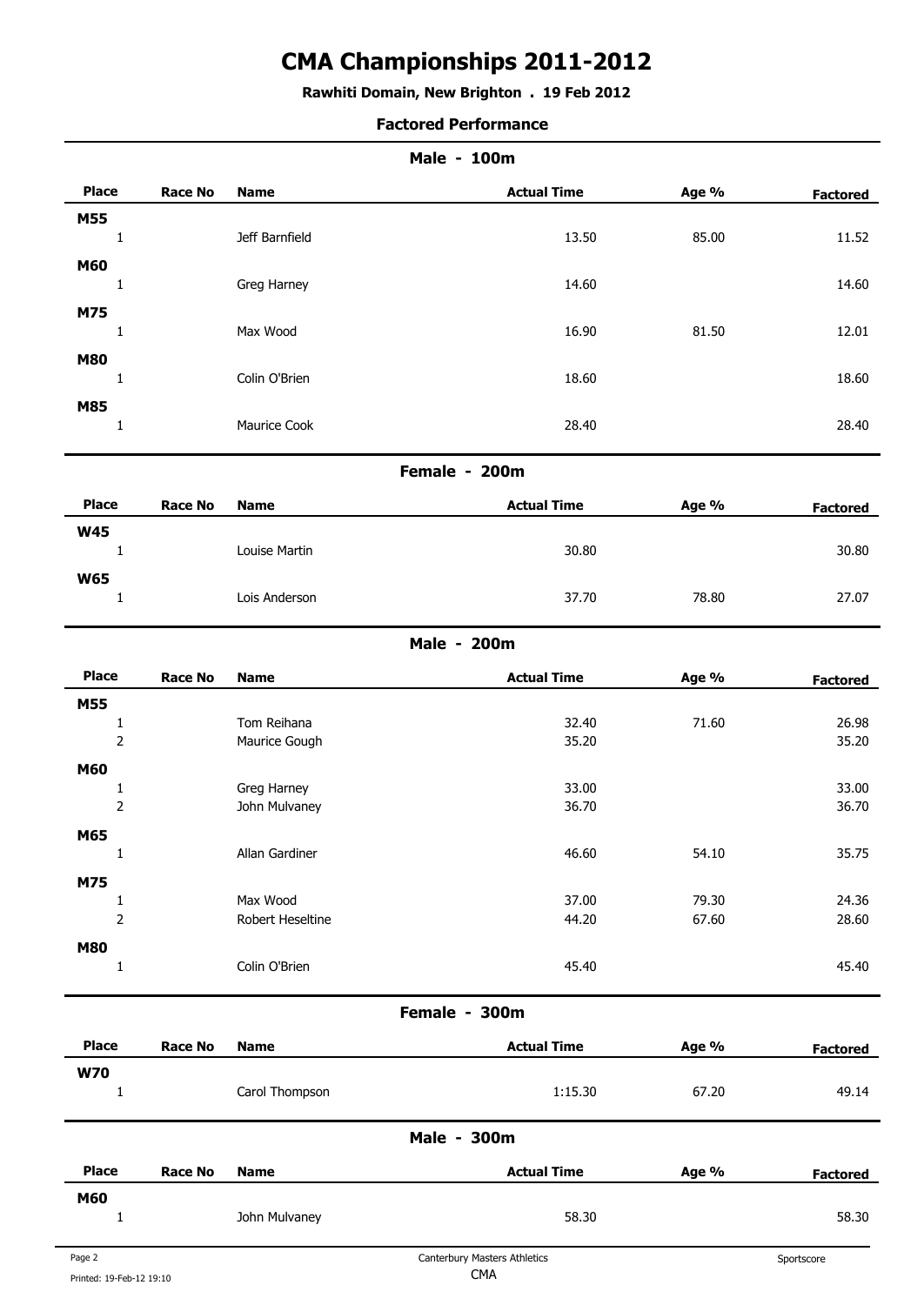# **Rawhiti Domain, New Brighton . 19 Feb 2012**

### **Factored Performance**

|                |                |                  | <b>Male - 300m</b> |       |                 |
|----------------|----------------|------------------|--------------------|-------|-----------------|
| <b>Place</b>   | <b>Race No</b> | <b>Name</b>      | <b>Actual Time</b> | Age % | <b>Factored</b> |
| M65            |                |                  |                    |       |                 |
| 1              |                | Allan Gardiner   | 1:21.00            | 48.30 | 1:02.17         |
| M75            |                |                  |                    |       |                 |
| $\mathbf{1}$   |                | Max Wood         | 1:05.40            | 71.20 | 42.16           |
| $\overline{2}$ |                | Robert Heseltine | 1:17.60            | 61.10 | 49.14           |
|                |                |                  | Male - 400m        |       |                 |
| <b>Place</b>   | <b>Race No</b> | <b>Name</b>      | <b>Actual Time</b> | Age % | <b>Factored</b> |
| M55            |                |                  |                    |       |                 |
| 1              |                | George Ludwig    | 1:06.80            |       | 1:06.80         |
| <b>M60</b>     |                |                  |                    |       |                 |
| 1              |                | Greg Harney      | 1:14.20            |       | 1:14.20         |
| $\mathbf 2$    |                | Iain Chinnery    | 1:15.20            | 70.70 | 1:01.04         |
| M65            |                |                  |                    |       |                 |
| 1              |                | Michael Bond     | 1:17.50            |       | 1:17.50         |
| <b>M80</b>     |                |                  |                    |       |                 |
| 1              |                | Brian Keown      | 2:05.10            | 58.30 | 1:14.05         |
|                |                |                  | Female - 800m      |       |                 |
| <b>Place</b>   | <b>Race No</b> | <b>Name</b>      | <b>Actual Time</b> | Age % | <b>Factored</b> |

| <b>Place</b>   | <b>Race No</b> | <b>Name</b>            | <b>Actual Time</b> | Age % | <b>Factored</b> |
|----------------|----------------|------------------------|--------------------|-------|-----------------|
| <b>W50</b>     |                |                        |                    |       |                 |
| <b>I</b>       |                | Lyn Osmer              | 3:59.00            |       | 3:59.00         |
| <b>W55</b>     |                |                        |                    |       |                 |
| ш              |                | <b>Birgit Steltner</b> | 4:05.20            | 56.90 | 3:19.13         |
| <b>W60</b>     |                |                        |                    |       |                 |
|                |                | Loris Reed             | 3:07.60            | 84.10 | 2:14.63         |
| $\overline{2}$ |                | Margaret Flanagan      | 3:11.30            |       | 3:11.30         |
| <b>W65</b>     |                |                        |                    |       |                 |
| ٠              |                | Lois Anderson          | 3:56.20            | 68.20 | 2:46.01         |
| <b>W70</b>     |                |                        |                    |       |                 |
|                |                | Carol Thompson         | 4:00.90            | 77.70 | 2:25.85         |
|                |                |                        |                    |       |                 |

**Male - 800m** 

| <b>Place</b> | <b>Race No</b> | <b>Name</b>       | <b>Actual Time</b> | Age % | <b>Factored</b> |
|--------------|----------------|-------------------|--------------------|-------|-----------------|
| M45          |                |                   |                    |       |                 |
|              |                | Malcolm Cornelius | 2:20.50            |       | 2:20.50         |
| <b>M50</b>   |                |                   |                    |       |                 |
|              |                | Joe Ford          | 2:17.30            | 84.70 | 1:59.36         |
| $\mathbf 2$  |                | Alan Wilkie       | 2:43.40            |       | 2:43.40         |
| <b>M55</b>   |                |                   |                    |       |                 |
|              |                | Gough Maurice     | 2:59.80            |       | 2:59.80         |
| 2            |                | Tom Reihana       | 3:14.20            | 62.50 | 2:41.89         |
| 3            |                | Kevin Prendergast | 3:42.40            | 55.40 | 3:02.48         |
| <b>MEN</b>   |                |                   |                    |       |                 |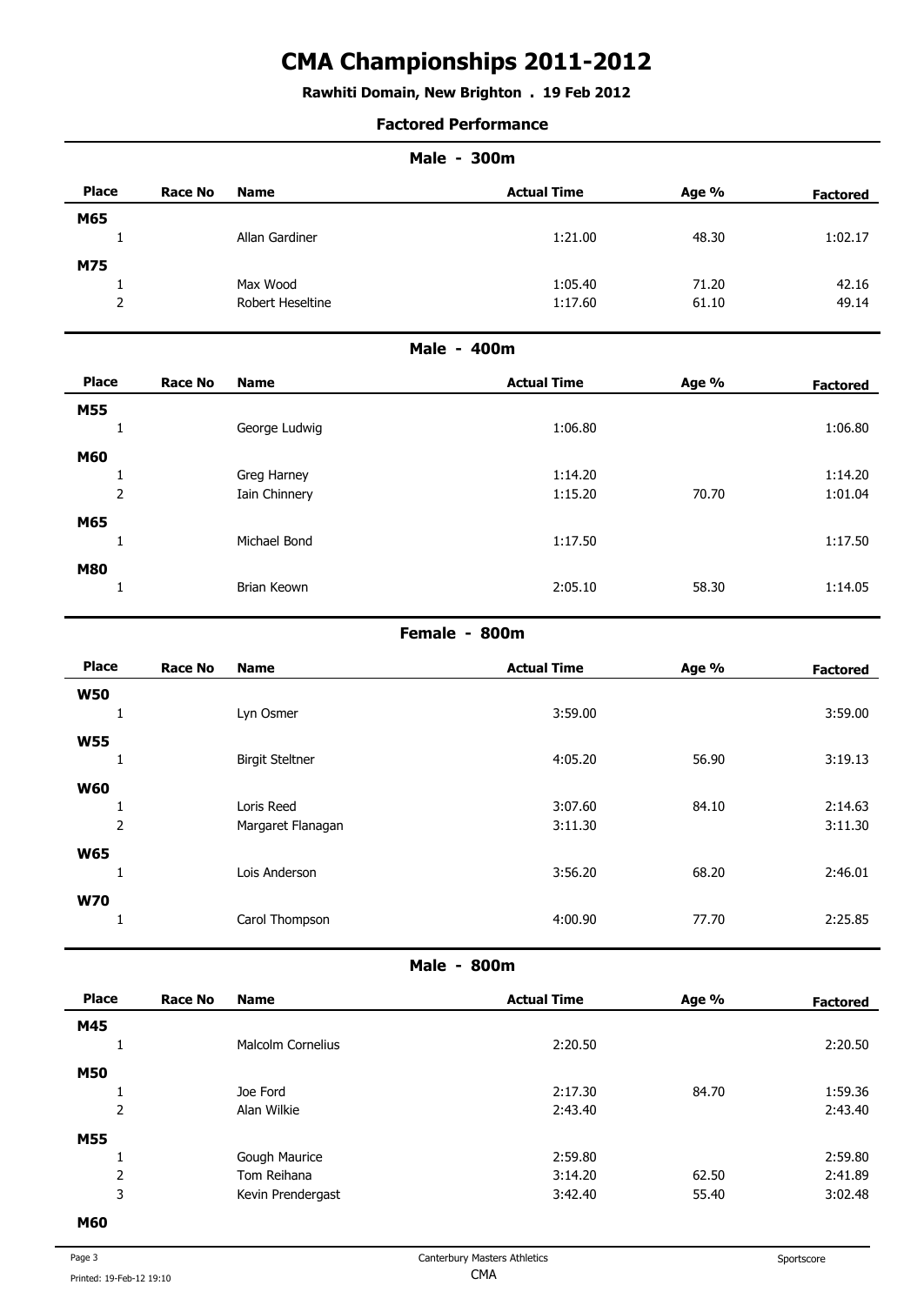## **Rawhiti Domain, New Brighton . 19 Feb 2012**

### **Factored Performance**

| <b>Place</b>   | <b>Race No</b> | <b>Name</b>      | <b>Actual Time</b> | Age % | <b>Factored</b> |
|----------------|----------------|------------------|--------------------|-------|-----------------|
| M60            |                |                  |                    |       |                 |
|                |                | Greg Harney      | 2:38.70            |       | 2:38.70         |
| $\overline{2}$ |                | Iain Chinnery    | 2:50.70            | 74.50 | 2:15.66         |
| 3              |                | John Mulvaney    | 3:08.90            |       | 3:08.90         |
| M65            |                |                  |                    |       |                 |
|                |                | Michael Bond     | 2:58.40            |       | 2:58.40         |
| $\overline{2}$ |                | Allan Gardiner   | 4:04.00            | 54.90 | 3:04.05         |
| M75            |                |                  |                    |       |                 |
|                |                | Robert Heseltine | 4:37.60            | 57.70 | 2:55.25         |
| <b>M80</b>     |                |                  |                    |       |                 |
|                |                | Stan Gawler      | 4:09.70            | 68.90 | 2:26.65         |
| $\overline{2}$ |                | Brian Keown      | 4:26.70            | 62.80 | 2:41.04         |
|                |                |                  |                    |       |                 |

## **Female - 1500m**

| <b>Place</b> | Race No | <b>Name</b>       | <b>Actual Time</b> | Age % | <b>Factored</b> |
|--------------|---------|-------------------|--------------------|-------|-----------------|
| <b>W60</b>   |         |                   |                    |       |                 |
|              |         | Loris Reed        | 6:09.00            | 91.20 | 4:14.91         |
| っ<br>▵       |         | Margaret Flanagan | 6:15.70            |       | 6:15.70         |
| <b>W70</b>   |         |                   |                    |       |                 |
|              |         | Carol Thompson    | 8:07.90            | 78.70 | 4:55.38         |
|              |         |                   |                    |       |                 |

## **Male - 1500m**

| <b>Place</b>   | <b>Race No</b> | <b>Name</b>       | <b>Actual Time</b> | Age % | <b>Factored</b> |
|----------------|----------------|-------------------|--------------------|-------|-----------------|
| <b>M55</b>     |                |                   |                    |       |                 |
|                |                | Maurice Gough     | 6:10.30            |       | 6:10.30         |
| $\overline{2}$ |                | Tom Reihana       | 6:48.10            | 61.70 | 5:33.87         |
| 3              |                | Kevin Prendergast | 7:43.80            | 55.20 | 6:13.22         |
| M60            |                |                   |                    |       |                 |
|                |                | Iain Chinnery     | 5:49.70            | 75.70 | 4:32.18         |
| $\mathbf 2$    |                | John Mulvaney     | 6:49.90            |       | 6:49.90         |
| 3              |                | Brian Chubbin     | 7:02.10            | 63.70 | 5:23.33         |
| M65            |                |                   |                    |       |                 |
|                |                | Dave Kennedy      | 6:36.03            |       | 6:36.03         |
| $\overline{2}$ |                | Jos Galavazi      | 7:13.80            |       | 7:13.80         |
| 3              |                | Allan Gardiner    | 8:19.50            | 55.60 | 6:10.33         |
| <b>M80</b>     |                |                   |                    |       |                 |
|                |                | Stan Gawler       | 8:32.60            | 67.70 | 5:04.23         |
| $\mathbf 2$    |                | Brian Keown       | 8:48.10            | 64.10 | 5:21.35         |

# **3000m Track Walk**

| <b>Place</b> | Race No | <b>Name</b> | <b>Actual Time</b> | Age % | <b>Factored</b> |
|--------------|---------|-------------|--------------------|-------|-----------------|
| M75          |         |             |                    |       |                 |
|              |         | Eric Saxby  | 21:50.30           | 71.90 | 14:38.43        |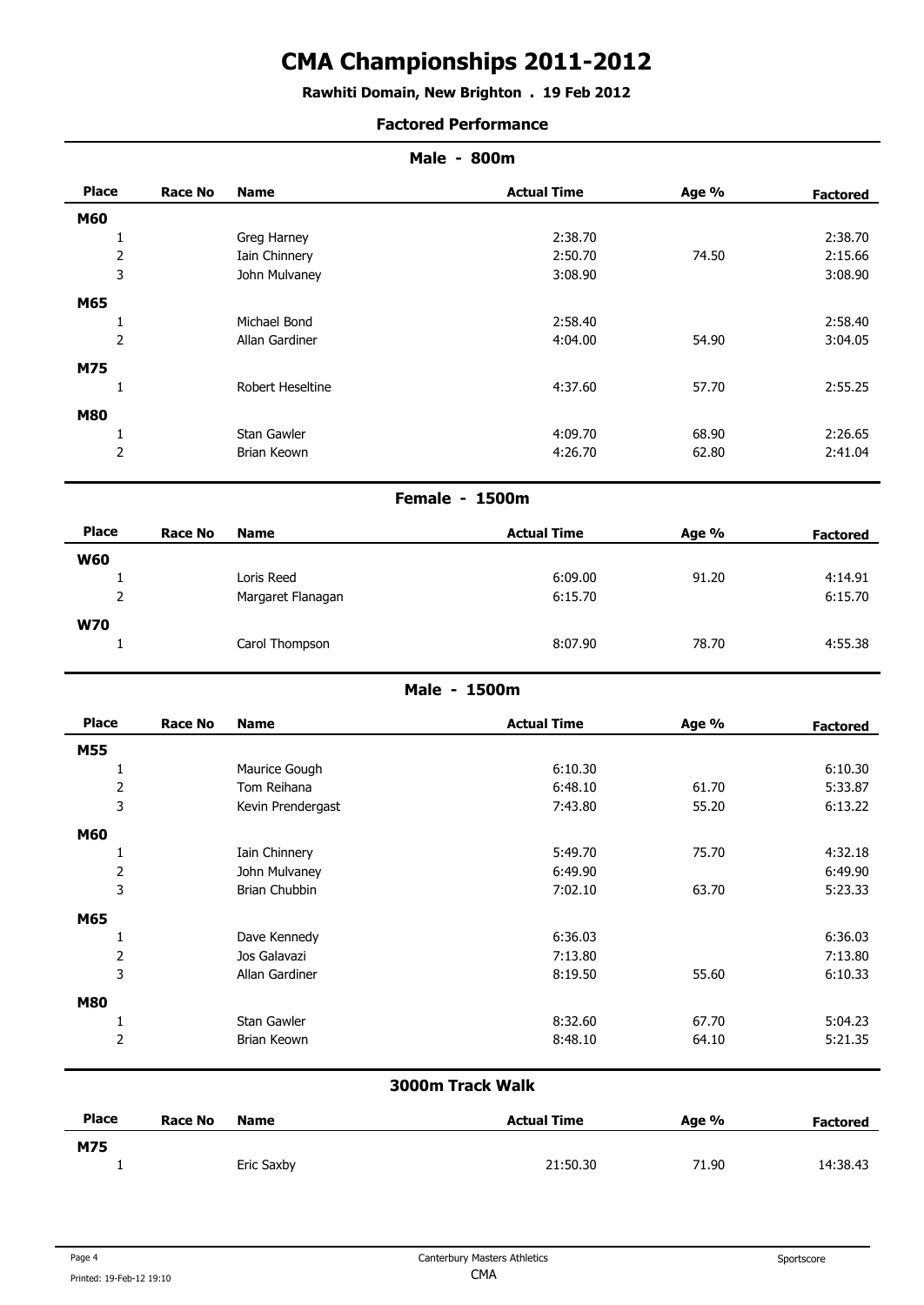# **Rawhiti Domain, New Brighton . 19 Feb 2012**

## **Factored Performance**

|                            |                |                        | Female - 3000m Track Walk    |       |                 |
|----------------------------|----------------|------------------------|------------------------------|-------|-----------------|
| <b>Place</b>               | <b>Race No</b> | <b>Name</b>            | <b>Actual Time</b>           | Age % | Factored        |
| <b>W70</b><br>$\mathbf{1}$ |                | Ann Henderson          | 22:26.00                     | 73.60 | 15:44.63        |
|                            |                |                        | Female - Long Jump           |       |                 |
| <b>Place</b>               | <b>Race No</b> | <b>Name</b>            | <b>Actual Time</b>           | Age % | <b>Factored</b> |
| <b>W50</b>                 |                |                        |                              |       |                 |
| $1\,$                      |                | Lyn Osmer              | 4.16                         |       | 4.16            |
| <b>W55</b><br>$\mathbf{1}$ |                | <b>Birgit Steltner</b> | 3.20                         | 59.30 | 4.45            |
| <b>W60</b>                 |                |                        |                              |       |                 |
| $\mathbf{1}$               |                | Loris Reed             | 2.54                         | 52.70 | 3.96            |
| <b>W65</b>                 |                |                        |                              |       |                 |
| $\mathbf{1}$               |                | Lois Anderson          | 3.08                         | 65.10 | 4.89            |
|                            |                |                        | Male - Long Jump             |       |                 |
| <b>Place</b>               | <b>Race No</b> | <b>Name</b>            | <b>Actual Time</b>           | Age % | <b>Factored</b> |
| M40                        |                |                        |                              |       |                 |
| $\mathbf{1}$               |                | Jonathon Black         | 3.54                         | 44.50 | 3.97            |
| M70<br>$\mathbf{1}$        |                | Alan Hunter            | 1.68                         |       | 1.68            |
| <b>M80</b>                 |                |                        |                              |       |                 |
| $\mathbf{1}$               |                | Colin O'Brien          | 2.54                         |       | 2.54            |
|                            |                |                        | Female - High Jump           |       |                 |
| <b>Place</b>               | <b>Race No</b> | <b>Name</b>            | <b>Actual Time</b>           | Age % | <b>Factored</b> |
| <b>W55</b><br>$\mathbf 1$  |                | <b>Birgit Steltner</b> | 1.05                         | 68.60 | 1.43            |
|                            |                |                        | Male - High Jump             |       |                 |
| <b>Place</b>               | <b>Race No</b> | <b>Name</b>            | <b>Actual Time</b>           | Age % | <b>Factored</b> |
| M55                        |                |                        |                              |       |                 |
| $\mathbf{1}$               |                | George Ludwig          | 1.38                         |       | 1.38            |
| M70<br>$\mathbf{1}$        |                | Alan Hunter            | 0.90                         |       | 0.90            |
| <b>M80</b>                 |                |                        |                              |       |                 |
| $\mathbf{1}$               |                | Colin O'Brien          | 1.05                         |       | 1.05            |
|                            |                |                        | Female - Triple Jump         |       |                 |
| <b>Place</b>               | <b>Race No</b> | <b>Name</b>            | <b>Actual Time</b>           | Age % | <b>Factored</b> |
| <b>W55</b>                 |                |                        |                              |       |                 |
| $\mathbf{1}$               |                | <b>Birgit Steltner</b> | 6.90                         | 63.70 | 9.87            |
| <b>W65</b>                 |                |                        |                              |       |                 |
| Page 5                     |                |                        | Canterbury Masters Athletics |       | Sportscore      |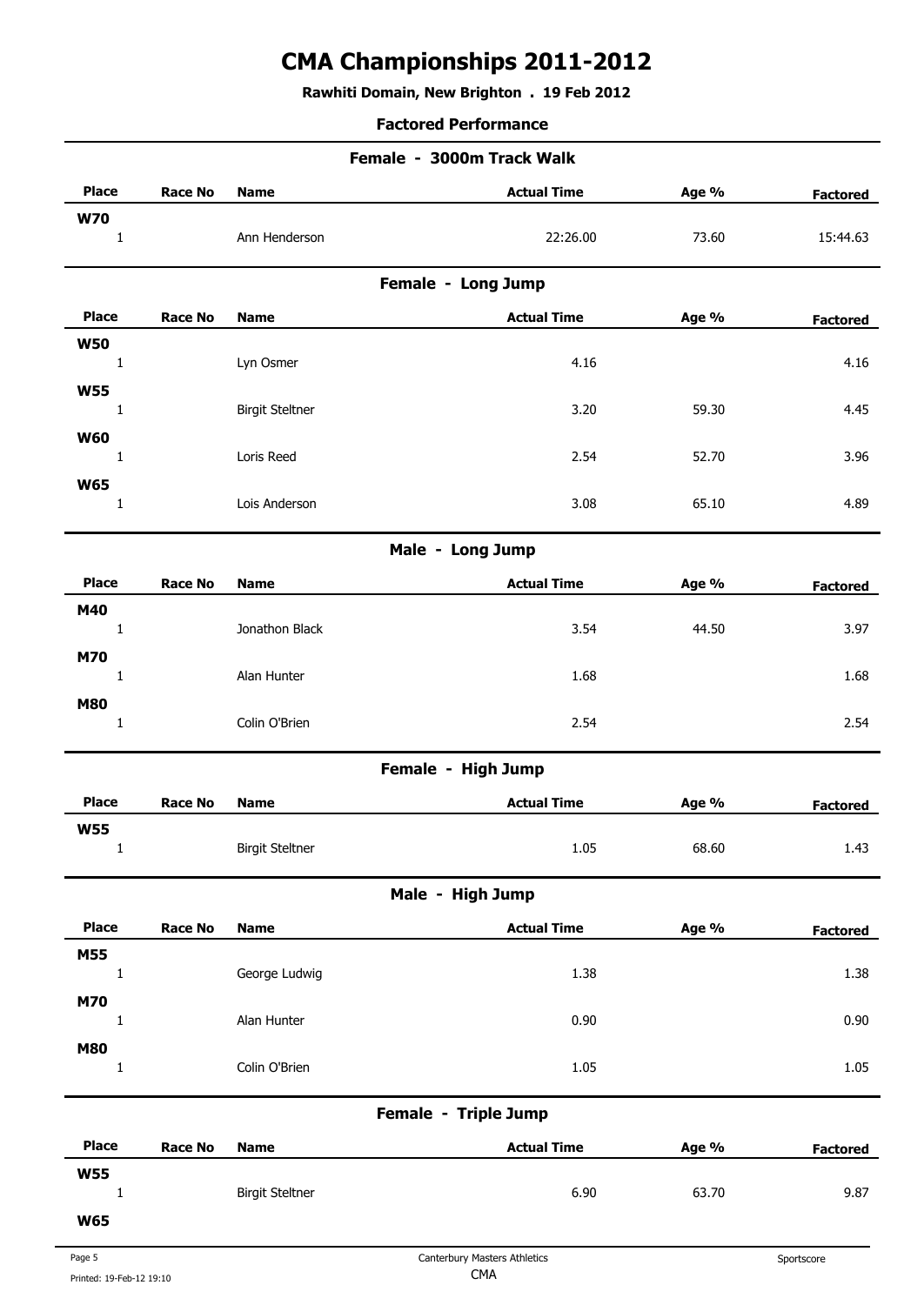# **Rawhiti Domain, New Brighton . 19 Feb 2012**

#### **Factored Performance**

|                | Female - Triple Jump   |                    |       |                       |  |  |  |
|----------------|------------------------|--------------------|-------|-----------------------|--|--|--|
| <b>Race No</b> | <b>Name</b>            | <b>Actual Time</b> | Age % | <b>Factored</b>       |  |  |  |
|                | Lois Anderson          |                    | 72.00 | 11.16                 |  |  |  |
|                |                        | Female - Shot Put  |       |                       |  |  |  |
| <b>Race No</b> | <b>Name</b>            | <b>Actual Time</b> | Age % | <b>Factored</b>       |  |  |  |
|                | Lyn Osmer              |                    |       | 10.38                 |  |  |  |
|                | <b>Birgit Steltner</b> |                    | 45.30 | 10.24                 |  |  |  |
|                |                        |                    |       | 6.85<br>10.38<br>6.49 |  |  |  |

| <b>W60</b> |                |                 |      |       |       |
|------------|----------------|-----------------|------|-------|-------|
|            |                | Bev Church      | 6.81 |       | 6.81  |
|            | 2              | Loris Reed      | 6.40 | 51.80 | 11.71 |
| <b>W65</b> |                |                 |      |       |       |
|            |                | Lois Anderson   | 7.44 | 61.60 | 13.94 |
|            | 2              | Lynn Donaldson  | 6.15 | 52.20 | 11.80 |
|            | 3              | Alison Wright   | 5.57 |       | 5.57  |
|            | 4              | Diane Underwood | 5.47 |       | 5.47  |
| <b>W70</b> |                |                 |      |       |       |
|            |                | Bird Barbara    | 6.46 |       | 6.46  |
|            | $\overline{2}$ | Gwyn Heseltine  | 4.98 | 50.80 | 11.48 |
| <b>W75</b> |                |                 |      |       |       |
|            |                | Iris Bishop     | 5.20 | 59.90 | 13.55 |
|            |                |                 |      |       |       |

## **Male - Shot Put**

| <b>Place</b> | <b>Race No</b> | <b>Name</b>          | <b>Actual Time</b> | Age % | <b>Factored</b> |
|--------------|----------------|----------------------|--------------------|-------|-----------------|
| <b>M50</b>   |                |                      |                    |       |                 |
| щ.           |                | Keith Barrow         | 12.21              |       | 12.21           |
| M60<br>Τ.    |                | Rick Davison         | 10.22              |       | 10.22           |
| <b>M70</b>   |                |                      |                    |       |                 |
| Τ.           |                | Alan Hunter          | 6.48               |       | 6.48            |
| M75          |                |                      |                    |       |                 |
|              |                | <b>Trevor Preece</b> | 3.84               | 25.00 | 5.77            |
| <b>M80</b>   |                | Dave Leech           | 6.27               | 56.70 | 13.10           |
|              |                |                      |                    |       |                 |

## **Female - Discus**

| <b>Place</b> | Race No | <b>Name</b>     | <b>Actual Time</b> | Age % | <b>Factored</b> |
|--------------|---------|-----------------|--------------------|-------|-----------------|
| <b>W60</b>   |         |                 |                    |       |                 |
|              |         | Bev Church      | 18.45              |       | 18.45           |
| 2            |         | Loris Reed      | 18.04              | 41.00 | 31.47           |
| <b>W65</b>   |         |                 |                    |       |                 |
| л.           |         | Lynn Donaldson  | 13.33              | 31.80 | 24.42           |
| 2            |         | Alison Wright   | 12.21              |       | 12.21           |
| 3            |         | Diane Underwood | 12.14              |       | 12.14           |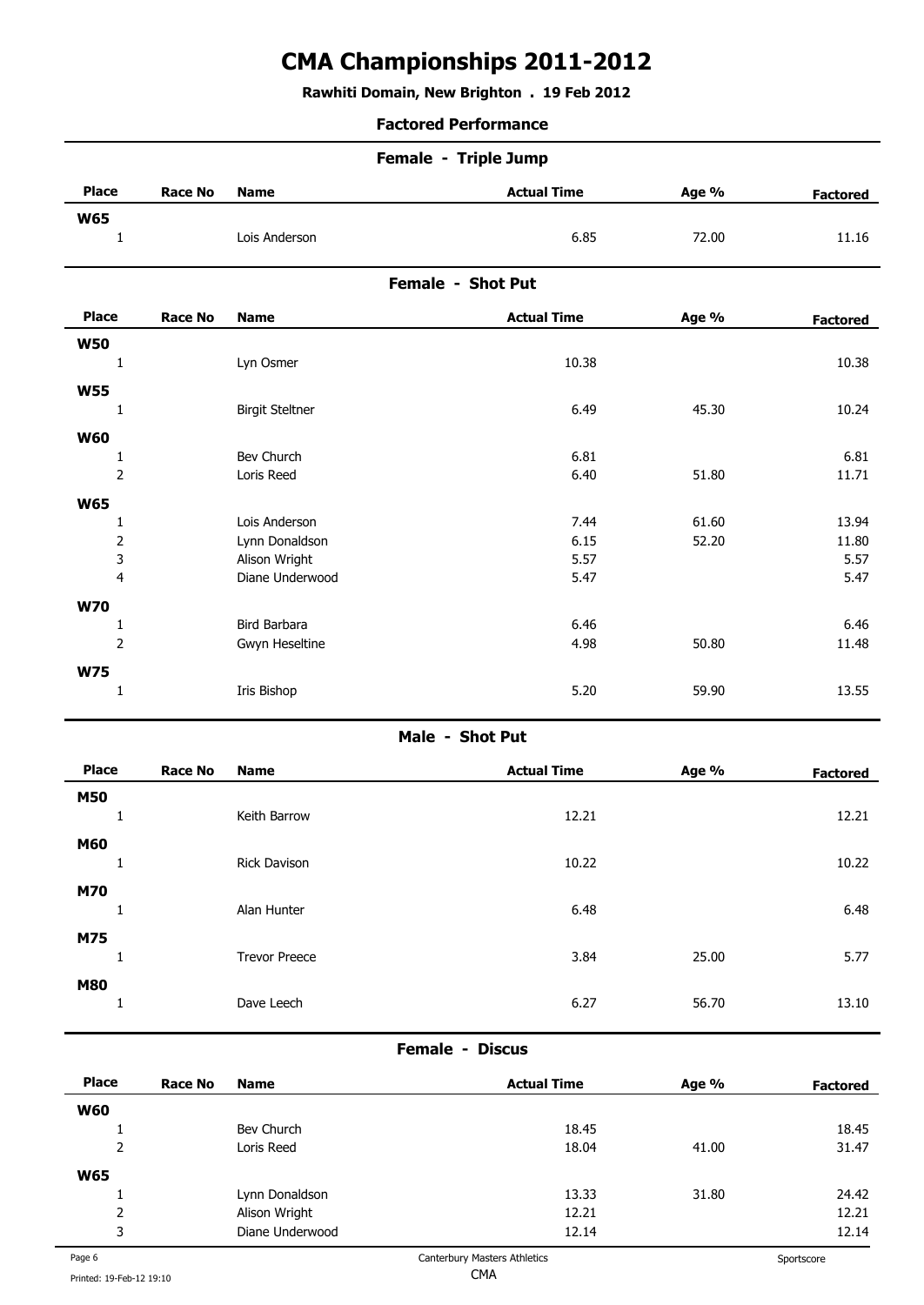**Rawhiti Domain, New Brighton . 19 Feb 2012**

### **Factored Performance**

|              |         | <b>Female - Discus</b> |                    |       |                 |  |
|--------------|---------|------------------------|--------------------|-------|-----------------|--|
| <b>Place</b> | Race No | Name                   | <b>Actual Time</b> | Age % | <b>Factored</b> |  |
| <b>W70</b>   |         |                        |                    |       |                 |  |
|              |         | Bird Barbara           | 14.25              |       | 14.25           |  |
| 2            |         | Gwyn Heseltine         | 10.33              | 29.90 | 22.98           |  |
| <b>W75</b>   |         |                        |                    |       |                 |  |
|              |         | Iris Bishop            | 12.66              | 41.80 | 32.09           |  |

### **Male - Discus**

| <b>Place</b> | <b>Race No</b> | <b>Name</b>          | <b>Actual Time</b> | Age % | <b>Factored</b> |
|--------------|----------------|----------------------|--------------------|-------|-----------------|
| <b>M50</b>   |                |                      |                    |       |                 |
|              |                | Keith Barrow         | 32.83              |       | 32.83           |
| <b>M60</b>   |                |                      |                    |       |                 |
|              |                | Rick Davison         | 39.18              |       | 39.18           |
| <b>M70</b>   |                |                      |                    |       |                 |
|              |                | Alan Hunter          | 16.92              |       | 16.92           |
| M75          |                |                      |                    |       |                 |
|              |                | <b>Trevor Preece</b> | 9.89               | 21.70 | 16.03           |
| <b>M80</b>   |                |                      |                    |       |                 |
|              |                | Dave Leech           | 16.18              | 48.30 | 35.76           |

### **Female - Javelin**

| <b>Place</b>            | <b>Race No</b> | <b>Name</b>            | <b>Actual Time</b> | Age % | <b>Factored</b> |
|-------------------------|----------------|------------------------|--------------------|-------|-----------------|
| <b>W50</b>              |                |                        |                    |       |                 |
|                         |                | Lyn Osmer              | 29.55              |       | 29.55           |
| <b>W55</b>              |                |                        |                    |       |                 |
| 1                       |                | <b>Birgit Steltner</b> | 12.76              | 28.50 | 20.81           |
| <b>W60</b>              |                |                        |                    |       |                 |
|                         |                | Loris Reed             | 16.82              | 44.00 | 32.12           |
| $\overline{2}$          |                | Bev Church             | 15.31              |       | 15.31           |
|                         |                |                        |                    |       |                 |
| <b>W65</b>              |                |                        |                    |       |                 |
|                         |                | Lynn Donaldson         | 15.14              | 41.60 | 30.33           |
| $\mathbf 2$             |                | Lois Anderson          | 15.09              | 40.40 | 29.51           |
| $\overline{3}$          |                | Diane Underwood        | 12.98              |       | 12.98           |
| $\overline{\mathbf{4}}$ |                | Alison Wright          | 12.74              |       | 12.74           |
| <b>W70</b>              |                |                        |                    |       |                 |
| 1                       |                | Bird Barbara           | 18.12              |       | 18.12           |
| $\overline{2}$          |                | Gwyn Heseltine         | 8.35               | 27.70 | 20.21           |
| <b>W75</b>              |                |                        |                    |       |                 |
|                         |                | Iris Bishop            | 9.93               | 37.40 | 27.29           |
|                         |                |                        |                    |       |                 |
|                         |                |                        |                    |       |                 |

## **Male - Javelin**

| <b>Place</b> | Race No | <b>Name</b>    | <b>Actual Time</b> | Age % | <b>Factored</b> |
|--------------|---------|----------------|--------------------|-------|-----------------|
| M45          |         | Kevin Slattery | 33.58              |       | 33.58           |
| M55          |         |                |                    |       |                 |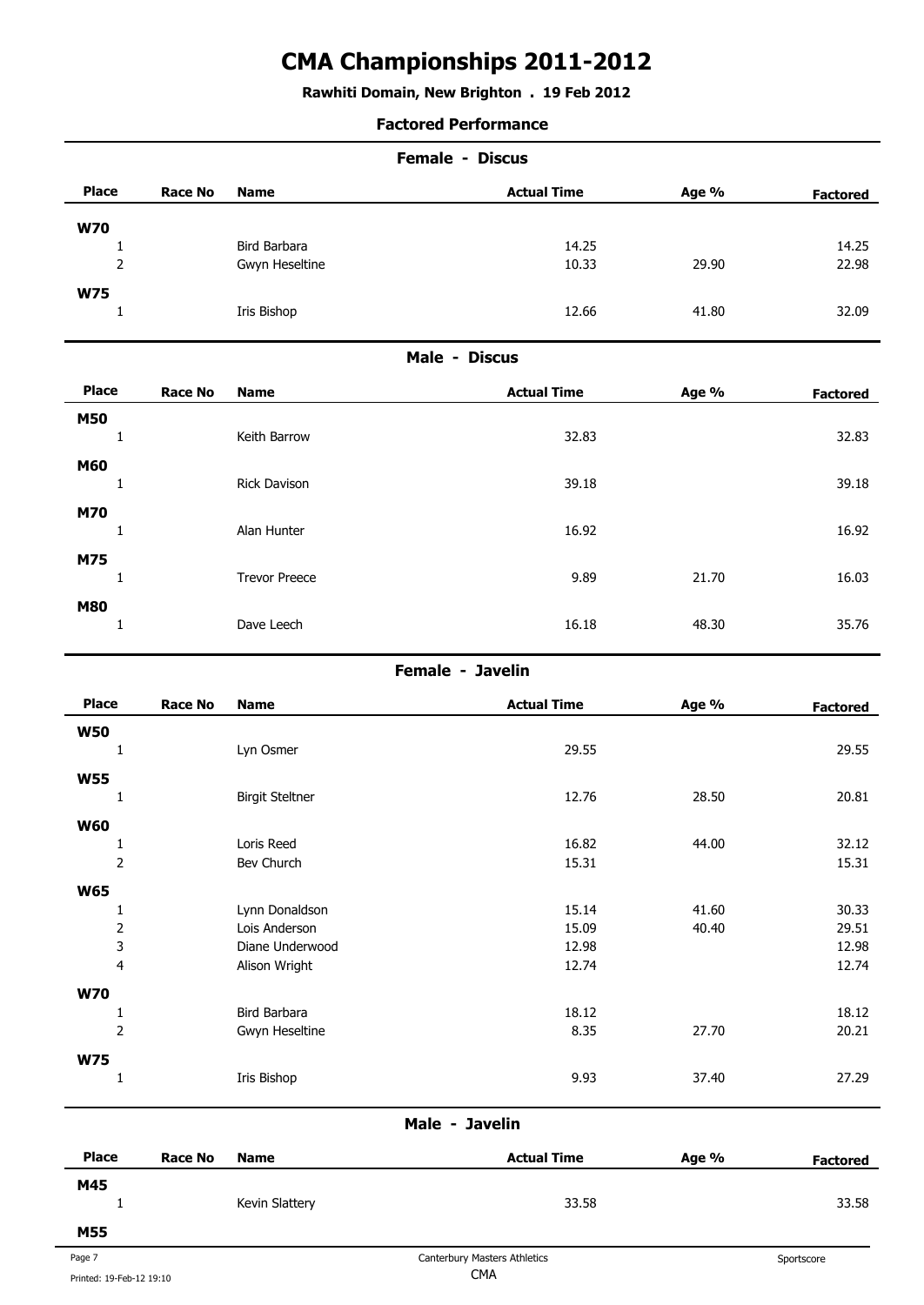## **Rawhiti Domain, New Brighton . 19 Feb 2012**

### **Factored Performance**

| Male - Javelin  |                |                      |                    |       |                 |  |  |
|-----------------|----------------|----------------------|--------------------|-------|-----------------|--|--|
| <b>Place</b>    | <b>Race No</b> | <b>Name</b>          | <b>Actual Time</b> | Age % | <b>Factored</b> |  |  |
| <b>M55</b>      |                |                      |                    |       |                 |  |  |
|                 |                | George Ludwig        | 29.68              |       | 29.68           |  |  |
| $\overline{2}$  |                | Tom Reihana          | 24.80              | 35.40 | 34.86           |  |  |
| <b>M60</b>      |                |                      |                    |       |                 |  |  |
| T               |                | Rick Davison         | 30.61              |       | 30.61           |  |  |
| $\overline{2}$  |                | Greg Harney          | 25.40              |       | 25.40           |  |  |
| <b>M70</b>      |                |                      |                    |       |                 |  |  |
| 1               |                | Alan Hunter          | 12.75              |       | 12.75           |  |  |
| M75             |                |                      |                    |       |                 |  |  |
| 1               |                | <b>Trevor Preece</b> | 8.75               | 17.90 | 17.58           |  |  |
|                 |                |                      |                    |       |                 |  |  |
| <b>M80</b><br>۰ |                |                      |                    |       |                 |  |  |
|                 |                | Colin O'Brien        | 15.70              |       | 15.70           |  |  |
|                 |                |                      |                    |       |                 |  |  |

#### **Female - Hammer**

| <b>Place</b>   | <b>Race No</b> | <b>Name</b>     | <b>Actual Time</b> | Age % | <b>Factored</b> |
|----------------|----------------|-----------------|--------------------|-------|-----------------|
| <b>W60</b>     |                |                 |                    |       |                 |
| Ŧ              |                | Bev Church      | 23.76              |       | 23.76           |
| <b>W65</b>     |                |                 |                    |       |                 |
|                |                | Lynn Donaldson  | 18.90              | 43.10 | 33.21           |
| 2              |                | Alison Wright   | 17.01              |       | 17.01           |
| 3              |                | Diane Underwood | 12.59              |       | 12.59           |
| <b>W70</b>     |                |                 |                    |       |                 |
|                |                | Gwyn Heseltine  | 16.87              | 46.80 | 36.04           |
| $\overline{2}$ |                | Bird Barbara    | 16.47              |       | 16.47           |
| <b>W75</b>     |                |                 |                    |       |                 |
|                |                | Iris Bishop     | 17.02              | 53.90 | 41.47           |

### **Male - Hammer**

| <b>Place</b>           | <b>Race No</b> | <b>Name</b>  | <b>Actual Time</b> | Age % | <b>Factored</b> |
|------------------------|----------------|--------------|--------------------|-------|-----------------|
| <b>M60</b><br><b>.</b> |                | Rick Davison | 42.82              |       | 42.82           |
| <b>M70</b>             |                |              |                    |       |                 |
| <b>.</b>               |                | Alan Hunter  | 16.42              |       | 16.42           |
| <b>M80</b>             |                | Dave Leech   | 20.71              | 63.40 | 55.04           |
|                        |                |              |                    |       |                 |

## **Female - Weight Throw**

| <b>Place</b>       | <b>Race No</b> | <b>Name</b>            | <b>Actual Time</b> | Age % | <b>Factored</b> |
|--------------------|----------------|------------------------|--------------------|-------|-----------------|
| <b>W55</b>         |                |                        |                    |       |                 |
|                    |                | <b>Birgit Steltner</b> | 7.36               | 44.10 | 10.41           |
| <b>W60</b>         |                |                        |                    |       |                 |
|                    |                | Bev Church             | 8.16               |       | 8.16            |
| $\mathcal{D}$<br>▵ |                | Loris Reed             | 7.84               | 46.40 | 10.94           |
| $\mathbf{M}$       |                |                        |                    |       |                 |